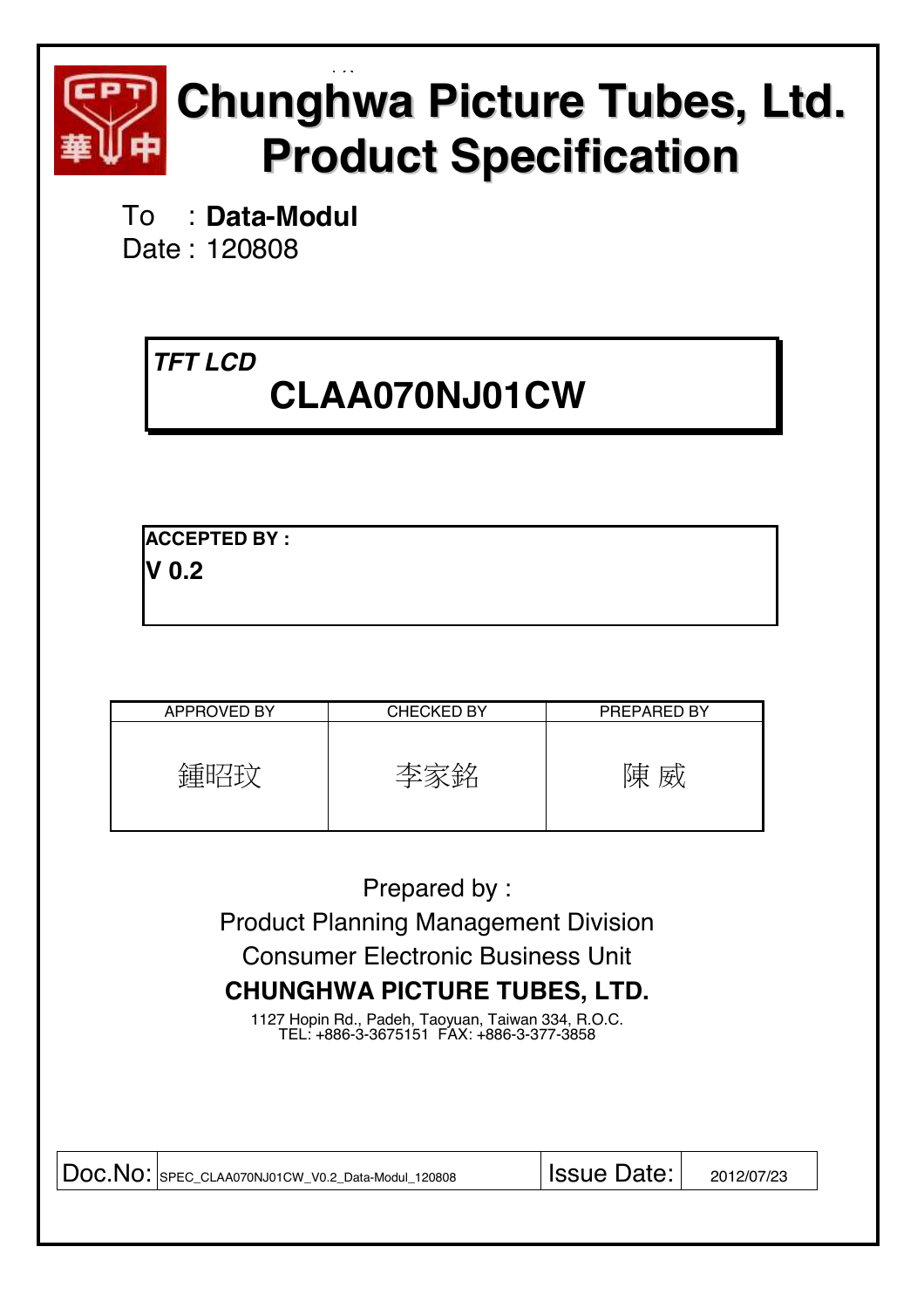## **REVISION STATUS**

| <b>Revision</b><br><b>Notice</b> | <b>Description</b>                                                                                                                   | Page           | <b>Rev. Date</b> |
|----------------------------------|--------------------------------------------------------------------------------------------------------------------------------------|----------------|------------------|
| 0.0                              | First revision (Tentative)                                                                                                           |                | 2012.02.22       |
|                                  | 1. Modify Power Consumption (W) 1.46 W $\rightarrow$ 2.823 W                                                                         | 4              | 2012.05.29       |
|                                  | 2. Modify Module Weight TBD $\rightarrow$ 120 g                                                                                      | $\overline{4}$ | 2012.05.29       |
|                                  | 3. Modify Common Power Supply Voltage TBD → 3.9 V                                                                                    | 6              | 2012.05.29       |
| 0.1                              | 4. Modify MECHANICAL DIMENSIONC Rear Side                                                                                            | 14             | 2012.05.29       |
|                                  | 5. Add RGB Chromacicity<br>original TBD modify $x : 0.587$ $y : 0.340$<br>Red:<br>Green: original TBD modify $x : 0.343$ $y : 0.599$ | 15             | 2012.05.29       |
|                                  | Blue: original TBD modify $x : 0.158$ $y : 0.123$                                                                                    |                |                  |
| 0.2                              | Common Power Supply Voltage tolerance modify 0.5V to 0.2V<br>old min:3.4V, typ:3.9V, max 4.4V, new min:3.7V, typ:3.9V, max:4.1V      | 6              | 2012.07.23       |
|                                  |                                                                                                                                      |                |                  |
|                                  |                                                                                                                                      |                |                  |
|                                  |                                                                                                                                      |                |                  |
|                                  |                                                                                                                                      |                |                  |
|                                  |                                                                                                                                      |                |                  |
|                                  |                                                                                                                                      |                |                  |
|                                  |                                                                                                                                      |                |                  |
|                                  |                                                                                                                                      |                |                  |
|                                  |                                                                                                                                      |                |                  |
|                                  |                                                                                                                                      |                |                  |
|                                  |                                                                                                                                      |                |                  |
|                                  |                                                                                                                                      |                |                  |
|                                  |                                                                                                                                      |                |                  |
|                                  |                                                                                                                                      |                |                  |
|                                  |                                                                                                                                      |                |                  |
|                                  |                                                                                                                                      |                |                  |
|                                  |                                                                                                                                      |                |                  |
|                                  |                                                                                                                                      |                |                  |
|                                  |                                                                                                                                      |                |                  |
|                                  |                                                                                                                                      |                |                  |
|                                  |                                                                                                                                      |                |                  |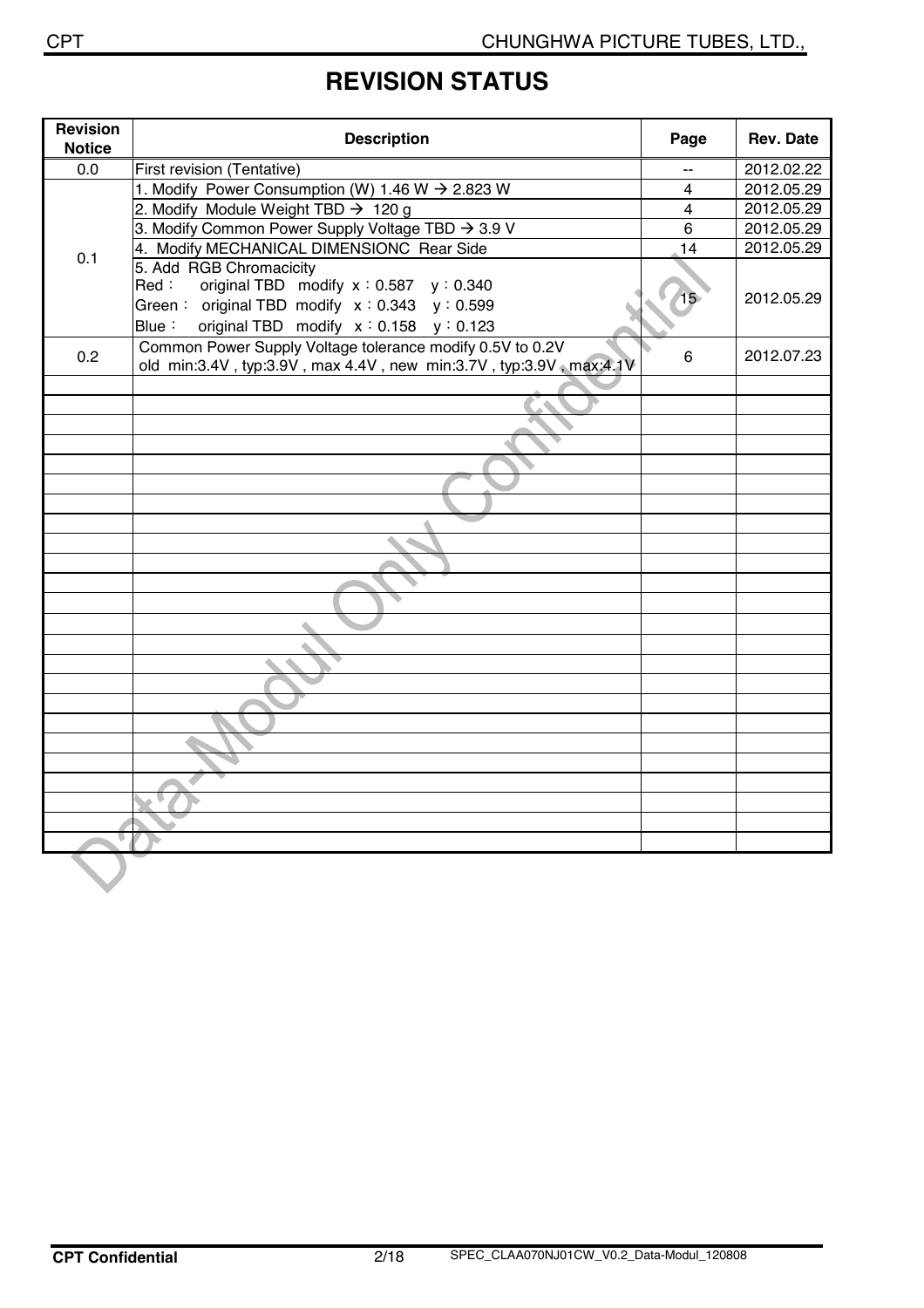## **CONTENTS**

| 5.2 Rear Side |  |
|---------------|--|
|               |  |
|               |  |
|               |  |
|               |  |
|               |  |
|               |  |
|               |  |
|               |  |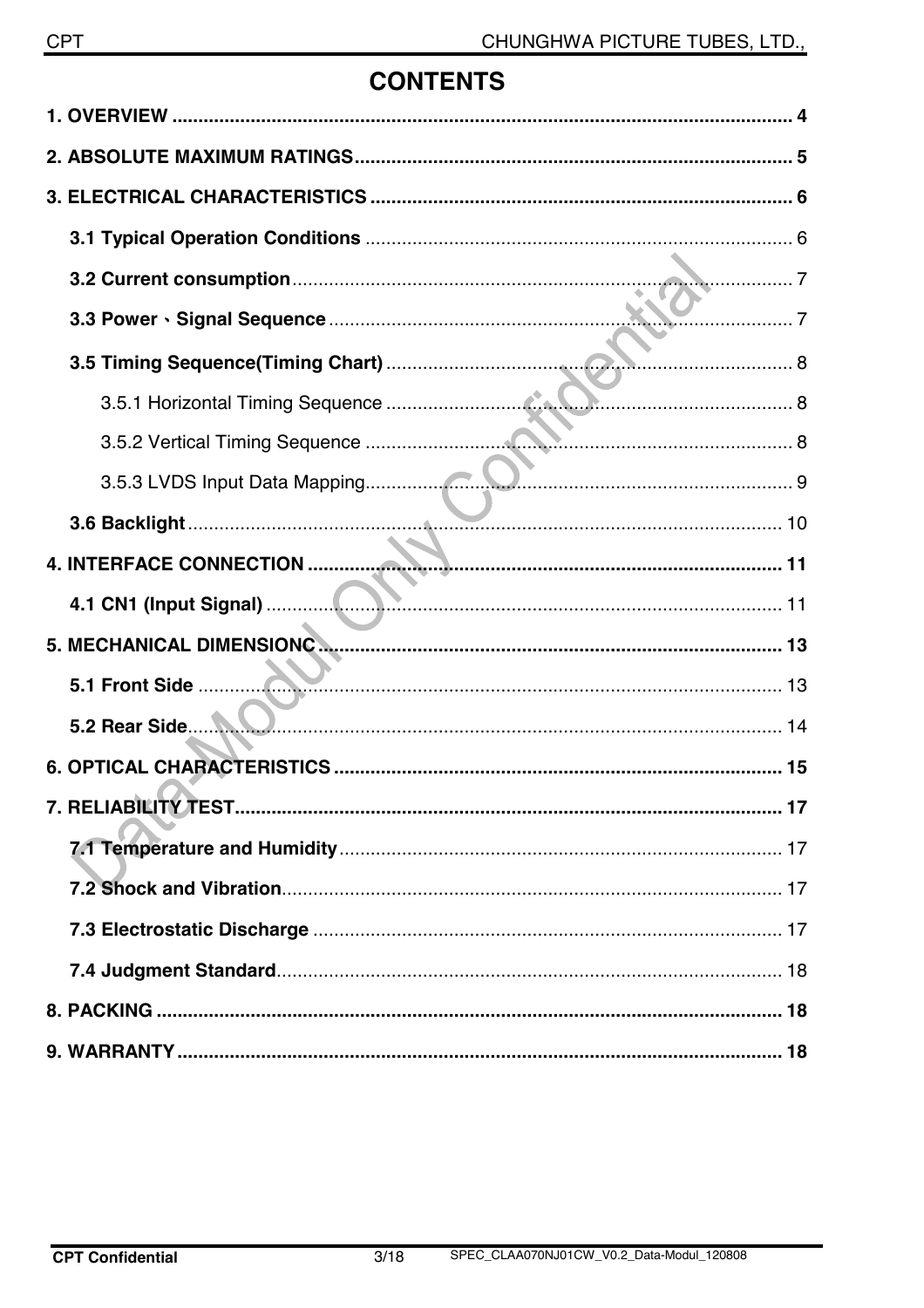## **1. OVERVIEW**

**CLAA070NJ01CW** is 7.0" color TFT-LCD (Thin Film Transistor Liquid Crystal Display) module composed of LCD panel, driver ICs ,control circuit and LED backlight. By applying 1024×600 images are displayed on the 7.0" diagonal screen. Display 16.7M colors by R.G.B signal input.

General specifications are summarized in the following table  $\colon$ 

| <b>ITEM</b>                    | <b>SPECIFICATION</b>                  |                                                       |                              |       |  |
|--------------------------------|---------------------------------------|-------------------------------------------------------|------------------------------|-------|--|
| Display Area (mm)              | $154.2144(H) \times 85.92(V)$         |                                                       |                              |       |  |
| Number of Pixels               | $1024(H) \times 3(RGB) \times 600(V)$ |                                                       |                              |       |  |
| Pixel Pitch (mm)               |                                       |                                                       | $0.1506(H) \times 0.1432(V)$ |       |  |
| <b>Color Pixel Arrangement</b> |                                       |                                                       | <b>RGB</b> vertical stripe   |       |  |
| Display Mode                   |                                       |                                                       | Normally White               |       |  |
| Number of Colors               |                                       |                                                       | 16.7M                        |       |  |
| <b>Viewing Direction</b>       |                                       | 6 o'clock (Max. contrast ratio, Gray level inversion) |                              |       |  |
| Brightness (cd/m^2)            |                                       |                                                       | 550nits(typ)/500nits(min)    |       |  |
| Response Time (ms)             | 25(typ.)                              |                                                       |                              |       |  |
| <b>NTSC</b>                    | 50%                                   |                                                       |                              |       |  |
| <b>Contrast Ratio</b>          | $800$ (typ) ; 600 (min)               |                                                       |                              |       |  |
| Viewing Angle ( $CR \ge 10$ )  | 160degree (Horizontal.)               |                                                       |                              |       |  |
|                                | 130degree (Vertical)                  |                                                       |                              |       |  |
| Power Consumption (W)          |                                       |                                                       | 2.823W(Typ)                  |       |  |
| Inversion                      |                                       |                                                       | Dot                          |       |  |
| Interface connection           |                                       |                                                       | <b>LVDS</b>                  |       |  |
|                                |                                       | Min.                                                  | Typ.                         | Max   |  |
| Module Size (mm)               | Horizontal (H)                        | 164.6                                                 | 164.9                        | 165.2 |  |
|                                | Vertical (V)                          | 99.7                                                  | 100                          | 100.3 |  |
|                                | Depth (D)                             | 3.1                                                   | 3.4                          | 3.7   |  |
| Module Weight (g)              | 120 (typ)                             |                                                       |                              |       |  |
| <b>Backlight Unit</b>          | <b>LED</b>                            |                                                       |                              |       |  |
| <b>Surface Treatment</b>       | Anti-Glare                            |                                                       |                              |       |  |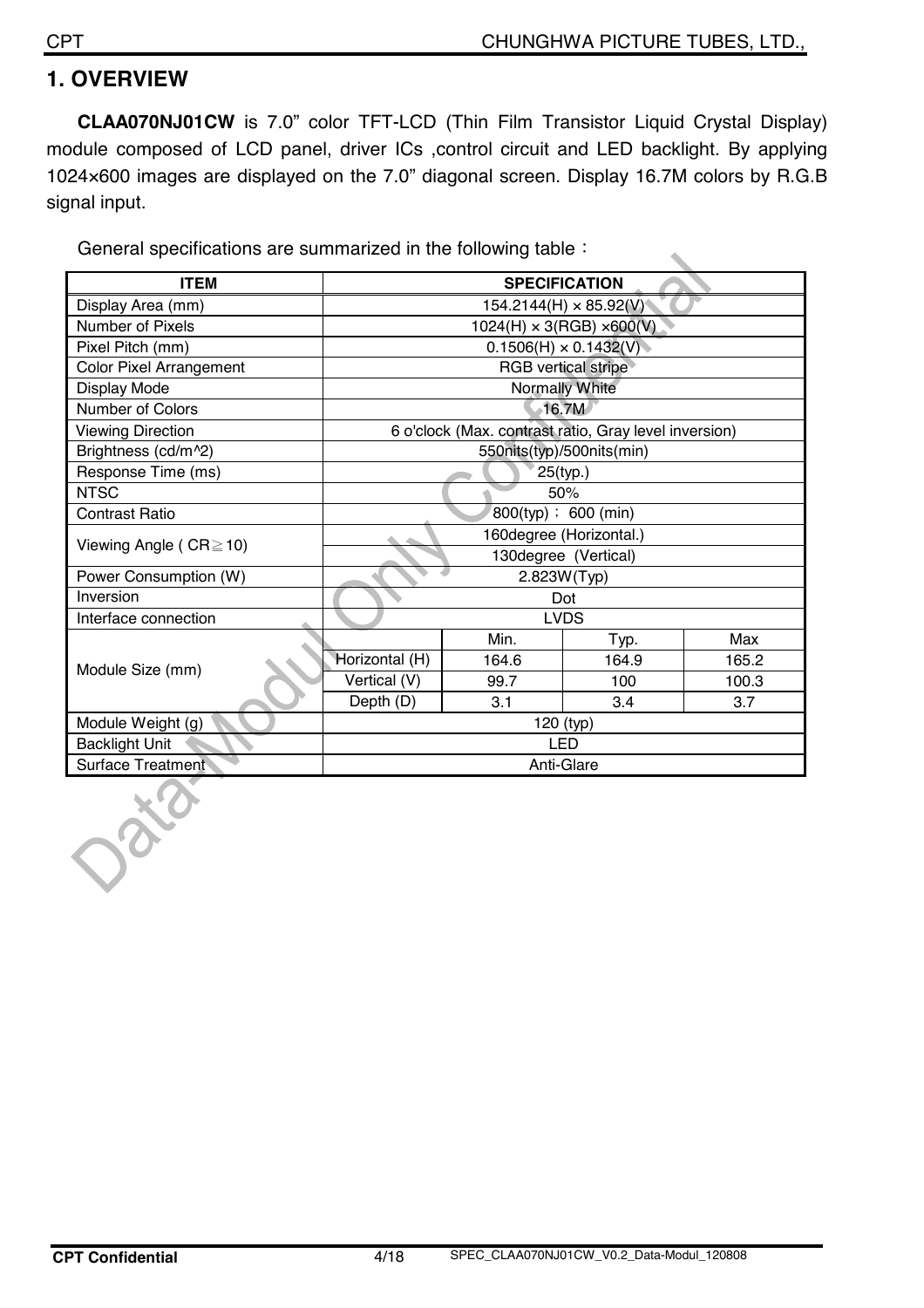## **2. ABSOLUTE MAXIMUM RATINGS**

The following are maximun values which, if exceeded, may cause faulty operation or damage to the unit.

| <b>Item</b>                      | Symbol                                            | Min.   | Max.             | <b>Unit</b> | <b>Note</b>      |
|----------------------------------|---------------------------------------------------|--------|------------------|-------------|------------------|
| <b>Digital Supply Voltage</b>    | <b>DVDD</b><br><b>DVDD LVDS</b>                   | $-0.3$ | 3.96             | v           |                  |
| <b>Analog Supply Voltage</b>     | <b>AVDD</b>                                       | $-0.5$ | 14.85            | v           |                  |
| Gate On Voltage                  | <b>VGH</b>                                        | $-0.3$ | 40               | v           |                  |
| Gate Off Voltage                 | VGL                                               | $-20$  | 0.3              | v           |                  |
| Gate On-Gate Off Voltage         | VGH-VGL                                           | 12     | 40               |             |                  |
| Signal Input Voltage             | NINDO ~ NIND3<br>$PIND0 \sim PIND3$<br>NINC, PINC | $-0.5$ | 5                |             |                  |
| Forward Current (per LED)        | If                                                |        | 30               | mA          |                  |
| Reverse Voltage (per LED)        | VR                                                |        | 5                | V           |                  |
| Pulse Forward Ccurrent (Per LED) | lfp                                               |        | 100 <sub>1</sub> | mA          | Note $1 \cdot 2$ |
| <b>Operating Temperature</b>     | Topa                                              | $-20$  | 70               | $^{\circ}C$ | Note 3           |
| StorageTemperature               | Tstg                                              | -30    | 80               | $^{\circ}C$ | Note 3           |

Note1: Ifp Conditions : Pulse Width  $\leq$  10msec ; Duty  $\leq$  1/10

Note2: perating must under the condition as below drawing.

(Ambient Temperature /Allowable Forward Current) Each LED .



Note3: If users use the product out off the environmemtal operation range (temperature and humidity, it will have visual quality concerns.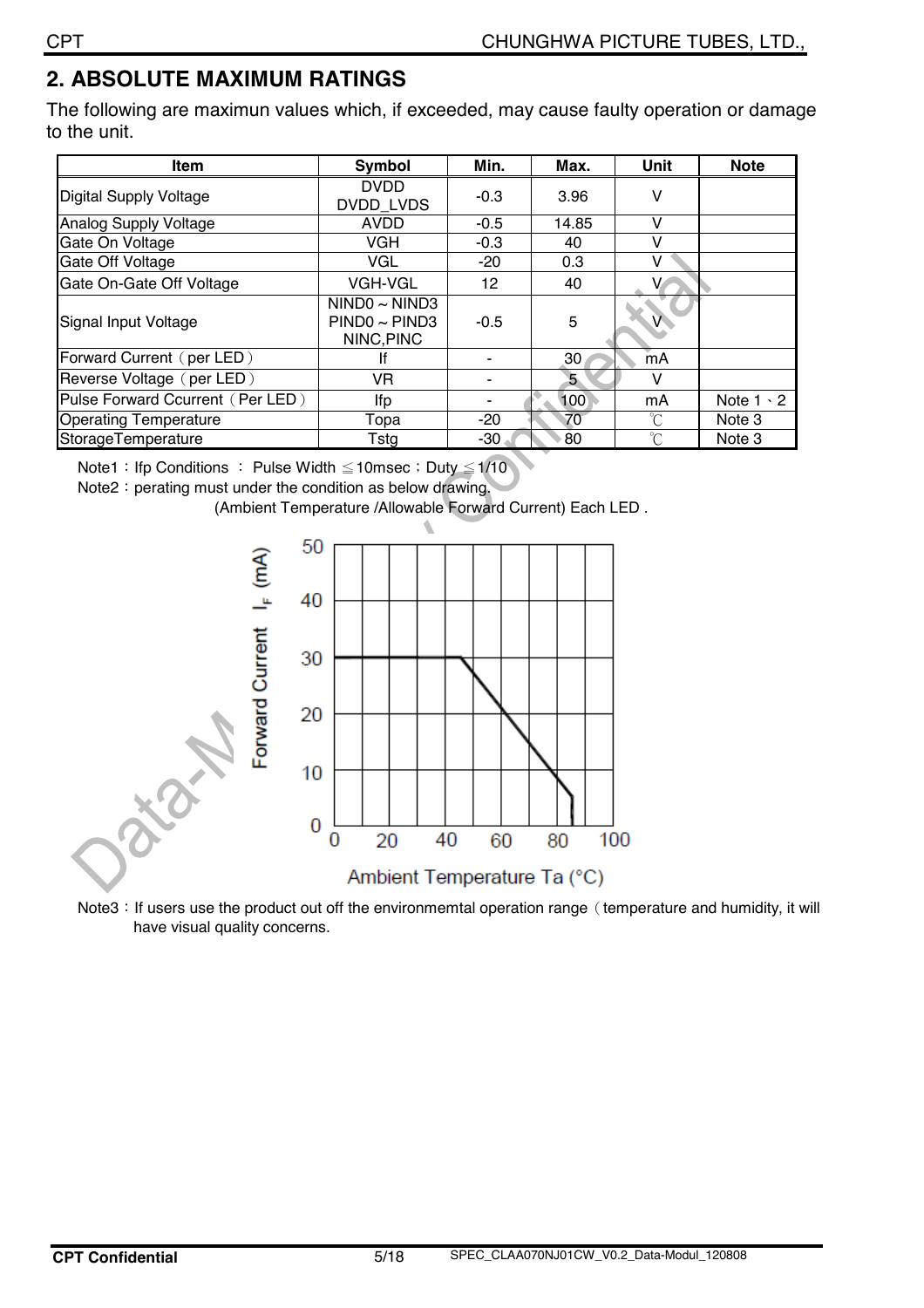## **3. ELECTRICAL CHARACTERISTICS**

### **3.1 Typical Operation Conditions**

| <b>NOTE</b>         |
|---------------------|
|                     |
|                     |
| Note1               |
| Note1               |
| $VCM=1.2V$<br>Note1 |
|                     |
|                     |
|                     |
|                     |
| Note <sub>2</sub>   |
|                     |
|                     |
|                     |

˰Note1˱LVDS signal



).

˰Note2˱Please adjust VCOM to make the flicker level be minimum.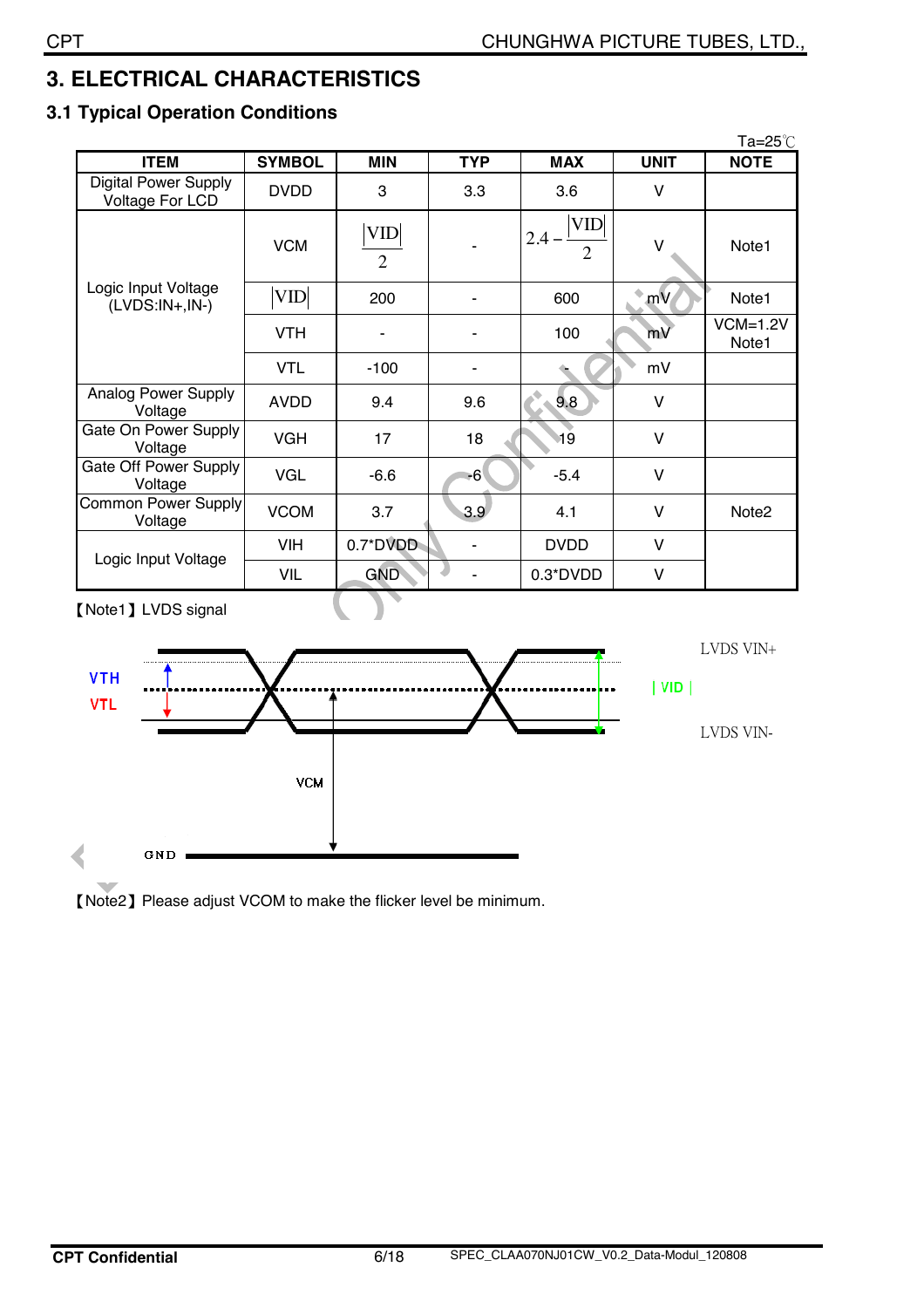#### **3.2 Current Consumption**

| <b>ITEM</b>                    | <b>SYMBOL</b> | <b>CONDITION</b> | <b>MIN</b>    | <b>TYPE</b> | <b>MAX</b> | <b>UNIT</b> | <b>NOTE</b>       |
|--------------------------------|---------------|------------------|---------------|-------------|------------|-------------|-------------------|
| Gate On Power Current          | <b>IVGH</b>   | $VGH = 18V$      | $\sim$ $\sim$ | 0.5         |            | mA          | Note <sub>1</sub> |
| <b>Gate Off Power Current</b>  | <b>IVGL</b>   | $VGL = -6V$      | $\sim$ $\sim$ | 0.5         |            | mA          | Note <sub>1</sub> |
| <b>Digital Power Current</b>   | <b>IDVDD</b>  | $DVDD = 3.3V$    | $ -$          | 30          | 45         | mA          | Note <sub>1</sub> |
| <b>Analog Power Current</b>    | <b>IAVDD</b>  | $AVDD = 9.6V$    | $ -$          | 35          | 45         | mA          | Note <sub>1</sub> |
| <b>Total Power Consumption</b> | <b>PC</b>     |                  | - -           | 447         | 604        | mW          | Note <sub>1</sub> |

**[Note1]** Typ. specification: Gray-level test Pattern Max. specification: Black test Pattern





#### **3.3 Power**ˣ**Signal Sequence**

Power On: DVDD→AVDD/VGL →VGH →Video &Logic Signal→Backlight Power Off: Backlight→Video &Logic Signal→ VGH→AVDD/VGL→DVDD

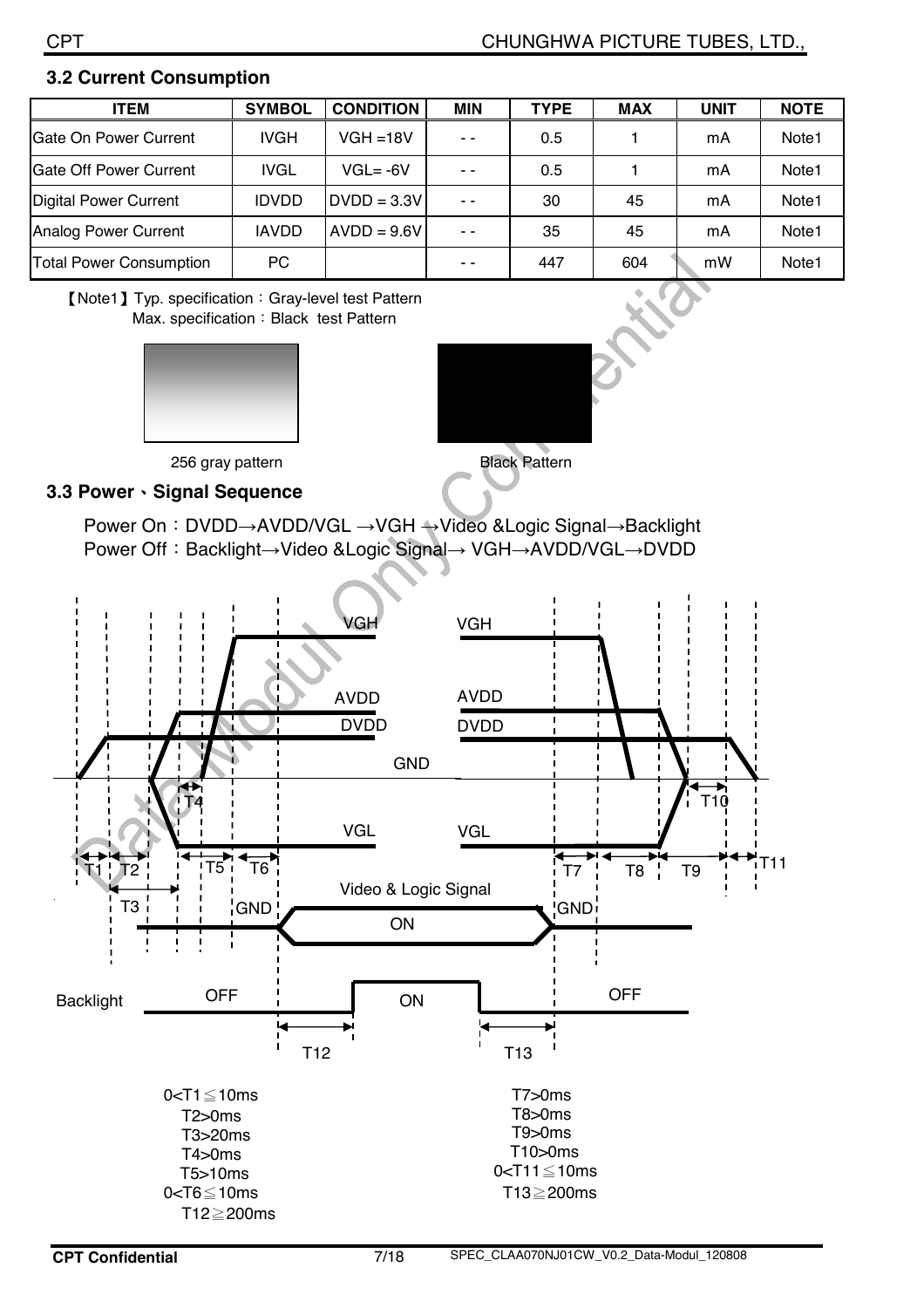|                                             | <b>ITEM</b>          |                            |                                 |                 | <b>MIN</b> | <b>TYP</b> | <b>MAX</b> | <b>UNIT</b> |
|---------------------------------------------|----------------------|----------------------------|---------------------------------|-----------------|------------|------------|------------|-------------|
| LVDS input<br>signal sequence               | <b>CLK Frequency</b> |                            | tclk                            | 45              | 51.2       | 57         | <b>MHz</b> |             |
|                                             |                      |                            | Horizontal total<br>Time        | $t_H$           | 1324       | 1344       | 1364       | tCLK        |
| LCD input signal<br>sequence<br>(Input LVDS |                      | Horizontal                 | Horizontal<br>effective Time    | t <sub>на</sub> | 1024       |            |            | tCLK        |
|                                             | <b>DENA</b>          |                            | <b>Horizontal Blank</b><br>Time | t <sub>нв</sub> | 300        | 320        | 340        | tCLK        |
| Transmitter)                                |                      |                            | Vertical total Time             | $t_{\rm V}$     | 625        | 635        | 645        | tн          |
|                                             | Vertical             | Vertical effective<br>Time | t <sub>VA</sub>                 |                 | 600        |            | $t_H$      |             |
|                                             |                      |                            | <b>Vertical Blank</b><br>Time   | $t_{VB}$        | 25         | 35         | 45         | tн          |

### **3.4 Timing Characteristics of Input Signals**

## **3.5 Timing Sequence(Timing Chart)**

3.5.1 Horizontal Timing Sequence





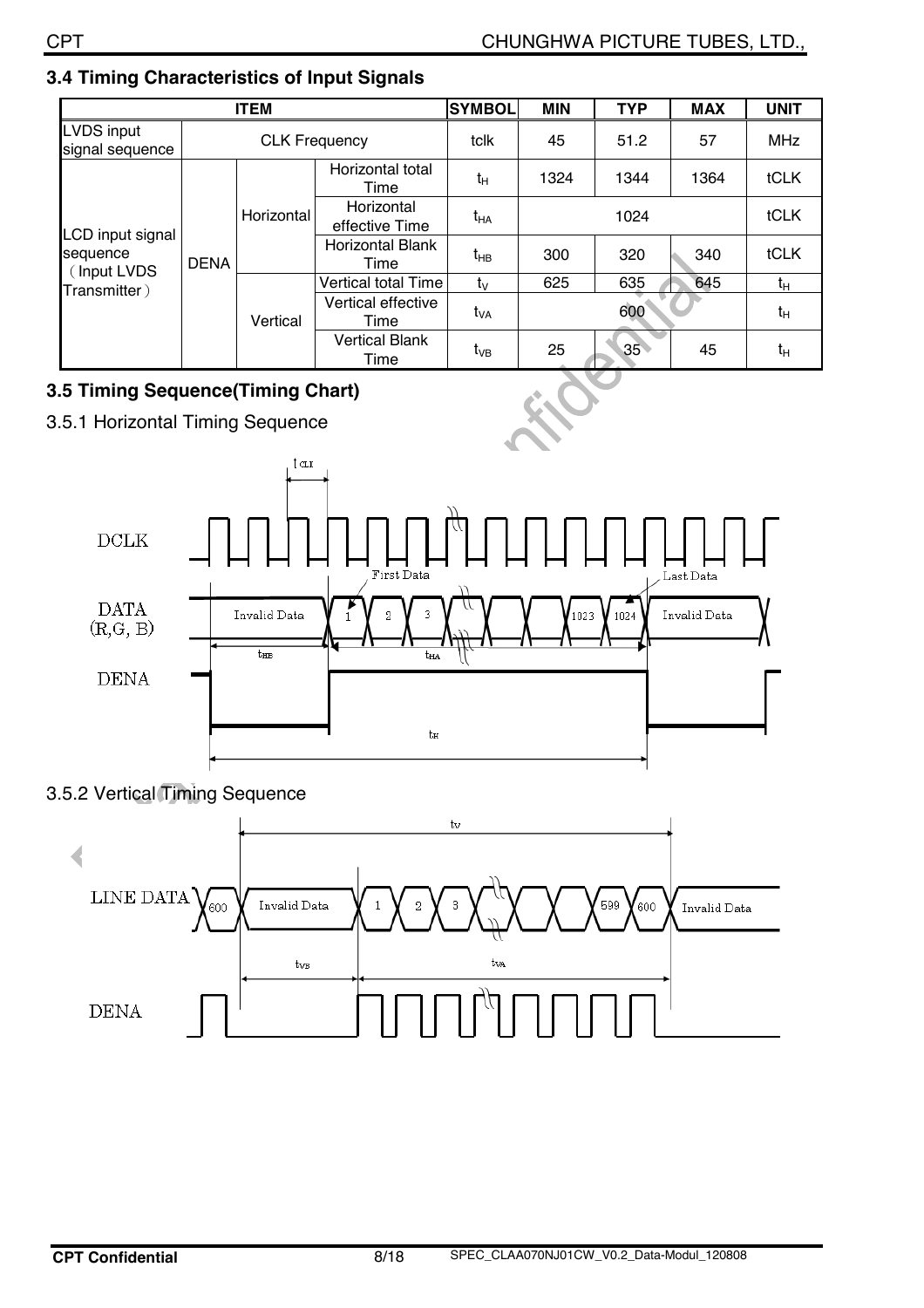### 3.5.3 LVDS Input Data Mapping

#### 6bits LVDS Input

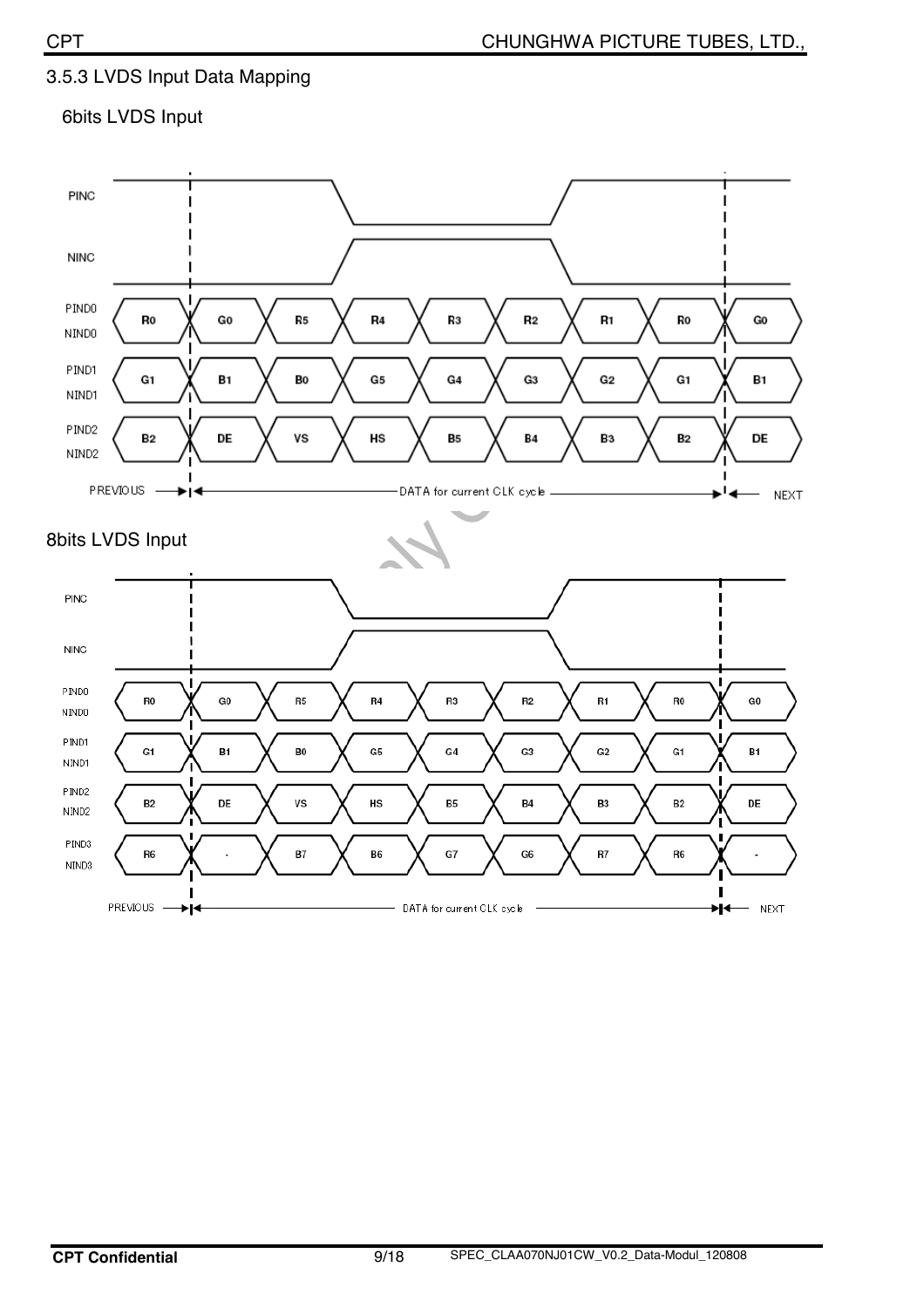### **3.6 Backlight**

|                   |               |                                              |       |       |      | Ta=25 $^\circ$ C |
|-------------------|---------------|----------------------------------------------|-------|-------|------|------------------|
| <b>ITEM</b>       | <b>SYMBOL</b> | <b>CONDITION</b>                             | MIN.  | TYP.  | MAX. | <b>UNIT</b>      |
| LED Current       | IL            | Ta= $25^{\circ}$ C<br>Each serial=20mA       |       | 120   |      | mA               |
| LED Voltage       | VL            | $Ta = 25^\circ \text{C}$<br>Each serial=20mA | 17.7  | 19.8  | 21.3 | ٧                |
| Power Consumption | <b>WL</b>     | $Ta = 25^\circ \text{C}$<br>Each serial=20mA |       | 2.376 |      | w                |
| LED Lifetime      |               | Ta=25 $°C$<br>Each serial=20mA               | 20000 |       |      | Hr               |

#### ˰Note˱

 $*$ 1)LED Circuit Diagram :



- \*2)  $A :$  Anode( $+)$ ,  $K :$  Cathode( $-)$
- \*3) LED control suggested fixed current.
- \*4) Definition of the LED life time : Luminance will decay less than 50%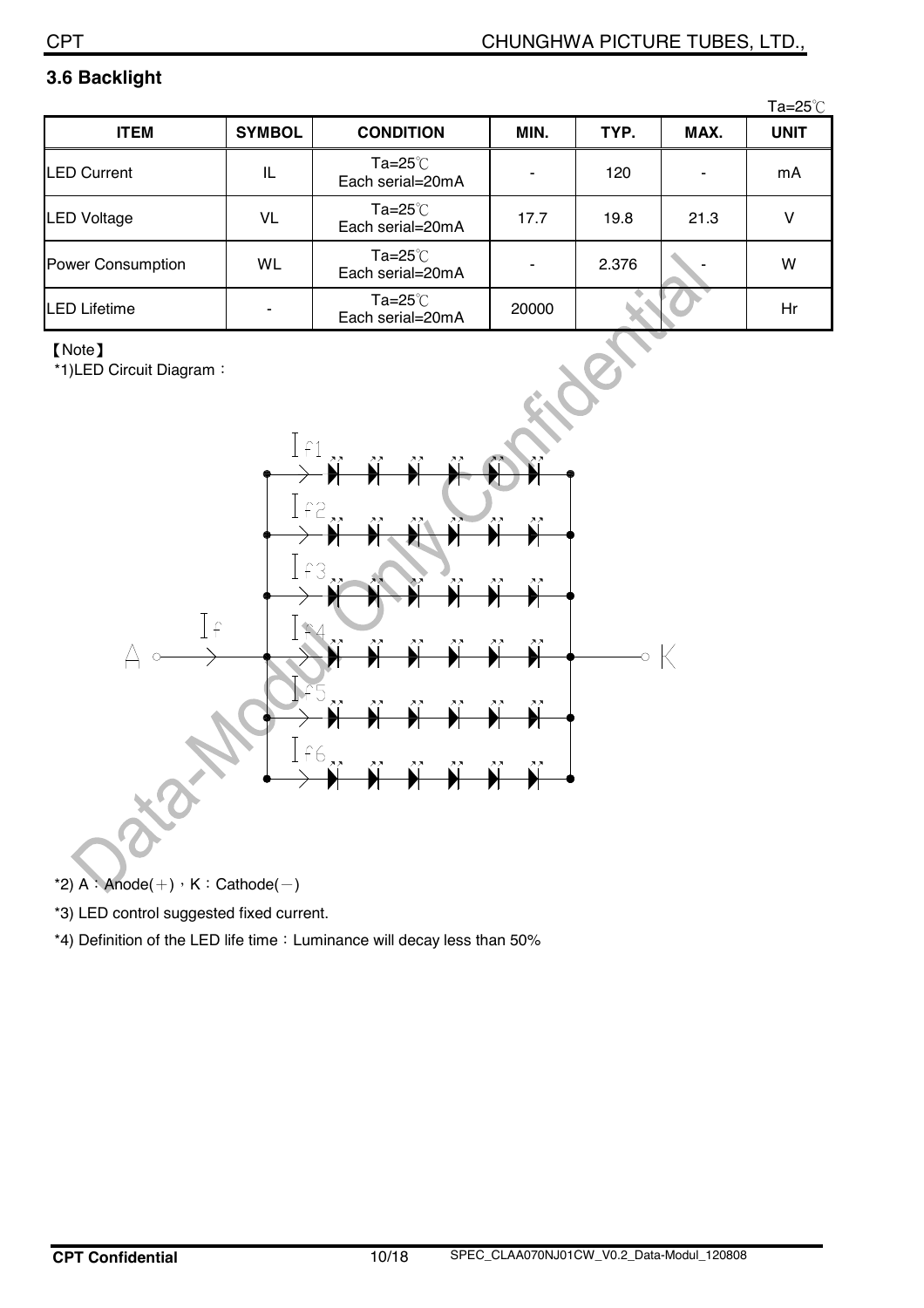## **4. INTERFACE CONNECTION**

### **4.1 CN1 (Input Signal)**

| Pin No.         | <b>SYMBOL</b>          | <b>FUNCTION</b><br>Remark                                                     |       |  |  |
|-----------------|------------------------|-------------------------------------------------------------------------------|-------|--|--|
| 1               | <b>VCOM</b>            | Common Voltage                                                                |       |  |  |
| $\overline{c}$  | <b>DVDD</b>            | <b>Digital Power</b>                                                          |       |  |  |
| 3               | <b>DVDD</b>            | <b>Digital Power</b>                                                          |       |  |  |
| $\overline{4}$  | <b>NC</b>              | <b>Not Connect</b>                                                            |       |  |  |
|                 |                        | Global reset pin. Active low to enter reset state.                            |       |  |  |
| 5               | <b>RESET</b>           | Suggest to connecting with an RC reset circuit for stability.                 |       |  |  |
|                 |                        | Normally pull high. (R=10K $\Omega$ , C=0.1µF)                                |       |  |  |
|                 |                        | Standby mode, normally pull high                                              |       |  |  |
| 6               | <b>STBYB</b>           | STBYB="1", normal operation                                                   |       |  |  |
|                 |                        | STBYB="0", timing control, source driver will turn off, all output are high-Z |       |  |  |
| $\overline{7}$  | <b>GND</b>             | Ground                                                                        |       |  |  |
| 8               | NIND <sub>0</sub>      | Negative LVDS differential data input                                         |       |  |  |
| 9               | PIND <sub>0</sub>      | Positive LVDS differential data input                                         |       |  |  |
| 10              | <b>GND</b>             | Ground                                                                        |       |  |  |
| 11              | NIND1                  | Negative LVDS differential data input                                         |       |  |  |
| 12              | PIND <sub>1</sub>      | Positive LVDS differential data input                                         |       |  |  |
| 13              | <b>GND</b>             | Ground                                                                        |       |  |  |
| 14              | NIND <sub>2</sub>      | Negative LVDS differential data input                                         |       |  |  |
| 15              | PIND <sub>2</sub>      | Positive LVDS differential data input                                         |       |  |  |
| 16              | <b>GND</b>             | Ground                                                                        |       |  |  |
| 17              | <b>NINC</b>            | Negative LVDS differential clock input                                        |       |  |  |
| 18              | <b>PINC</b>            | Positive LVDS differential clock input                                        |       |  |  |
| 19              | <b>GND</b>             | Ground                                                                        |       |  |  |
| 20              | NIND3                  | Negative LVDS differential data input                                         |       |  |  |
| 21              | PIND <sub>3</sub>      | Positive LVDS differential data input                                         |       |  |  |
| 22              | <b>GND</b>             | Ground                                                                        |       |  |  |
| 23              | <b>NC</b>              | Not Connect                                                                   |       |  |  |
| 24              | $\overline{\text{NC}}$ | Not Connect                                                                   |       |  |  |
| 25              | <b>GND</b>             | Ground                                                                        |       |  |  |
| 26              | <b>NC</b>              | <b>Not Connect</b>                                                            |       |  |  |
| 27              | $\overline{\text{NC}}$ | <b>Not Connect</b>                                                            |       |  |  |
| 28              | <b>SELB</b>            | 6bit/8bit Mode Select                                                         | $*1)$ |  |  |
| 29              | <b>AVDD</b>            | Power for Analog Circuit                                                      |       |  |  |
| $\overline{30}$ | <b>GND</b>             | Ground                                                                        |       |  |  |
| 31              | LED-                   | <b>LED Cathode</b>                                                            |       |  |  |
| $\overline{32}$ | LED-                   | <b>LED Cathode</b>                                                            |       |  |  |
| 33              | <b>SHLR</b>            | <b>Horizontal Inversion</b>                                                   | $*2)$ |  |  |
| 34              | <b>UPDN</b>            | Vertical Inversion                                                            | $*2)$ |  |  |
| 35 <sub>2</sub> | VGL                    | Negative Power for TFT                                                        |       |  |  |
| 36              | <b>NC</b>              | Not Connect                                                                   |       |  |  |
| 37              | <b>NC</b>              | Not Connect                                                                   |       |  |  |
| 38              | <b>VGH</b>             | Positive Power for TFT                                                        |       |  |  |
| 39              | LED+                   | <b>LED Anode</b>                                                              |       |  |  |
| 40              | LED+                   | <b>LED Anode</b>                                                              |       |  |  |

Remarks :

\*1)if LVDS input data is 6bits,SELB must must be set to High if LVDS input data is 8bit , SELB must be set to Low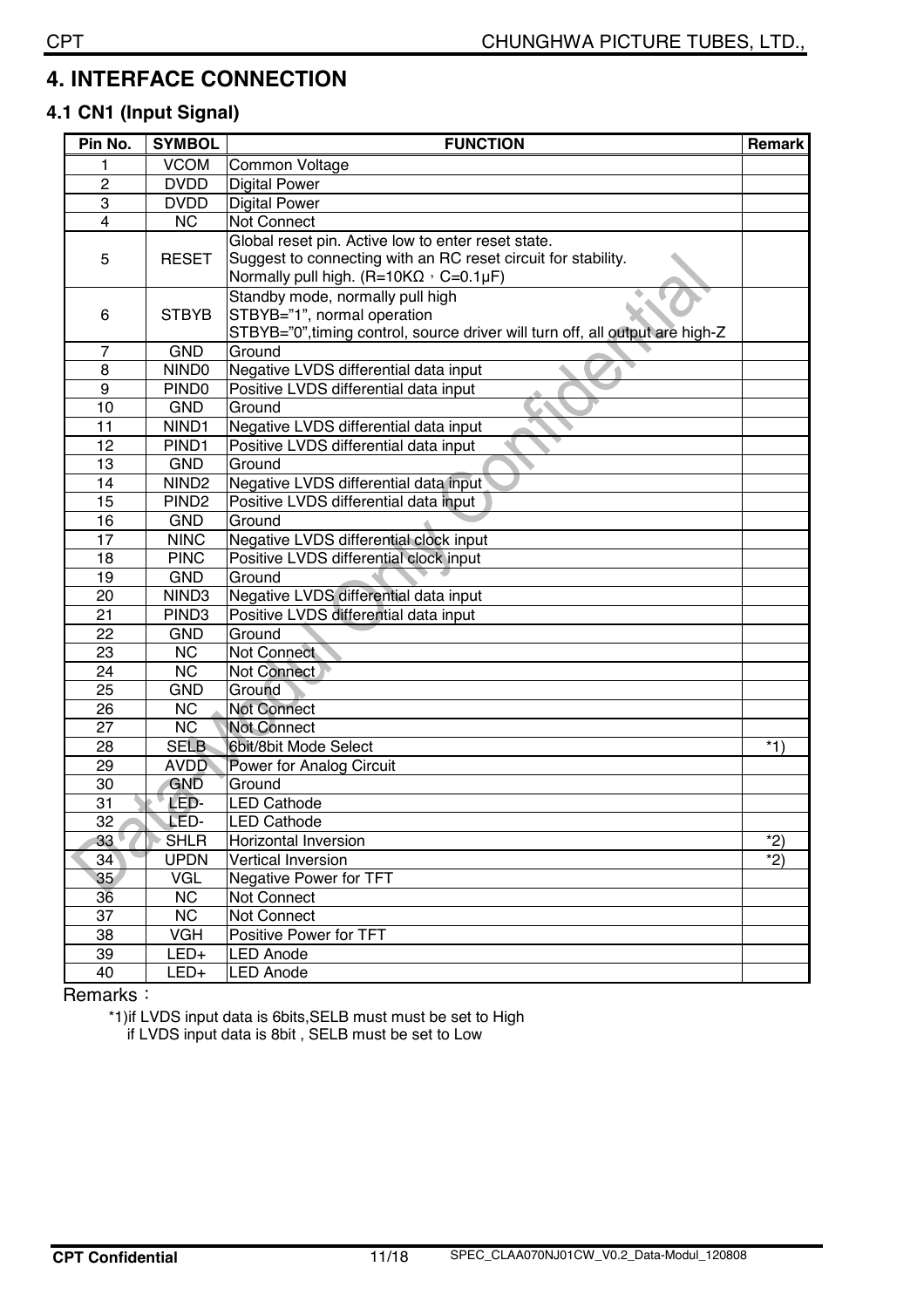| <b>UPDN</b> | <b>SHLR</b><br><b>FUNCTION</b> |                                               |  |
|-------------|--------------------------------|-----------------------------------------------|--|
|             |                                | Normal Display                                |  |
|             |                                | Inverse Left and Right                        |  |
|             |                                | Inverse Up and Down                           |  |
|             |                                | Inverse Left and Right<br>Inverse Up and Down |  |

| <b>SHLR</b> | <b>UPDN</b> | Data shifting                                                   |
|-------------|-------------|-----------------------------------------------------------------|
| <b>DVDD</b> | <b>GND</b>  | Left $\rightarrow$ Right $\cdot$ Up $\rightarrow$ Down(default) |
| <b>GND</b>  | <b>GND</b>  | Right→Left, Up→Down                                             |
| <b>DVDD</b> | <b>DVDD</b> | Left $\rightarrow$ Right , Down $\rightarrow$ Up                |
| <b>GND</b>  | <b>DVDD</b> | $Right \rightarrow Left \rightarrow Down \rightarrow Up$        |

Definition of scanning direction.

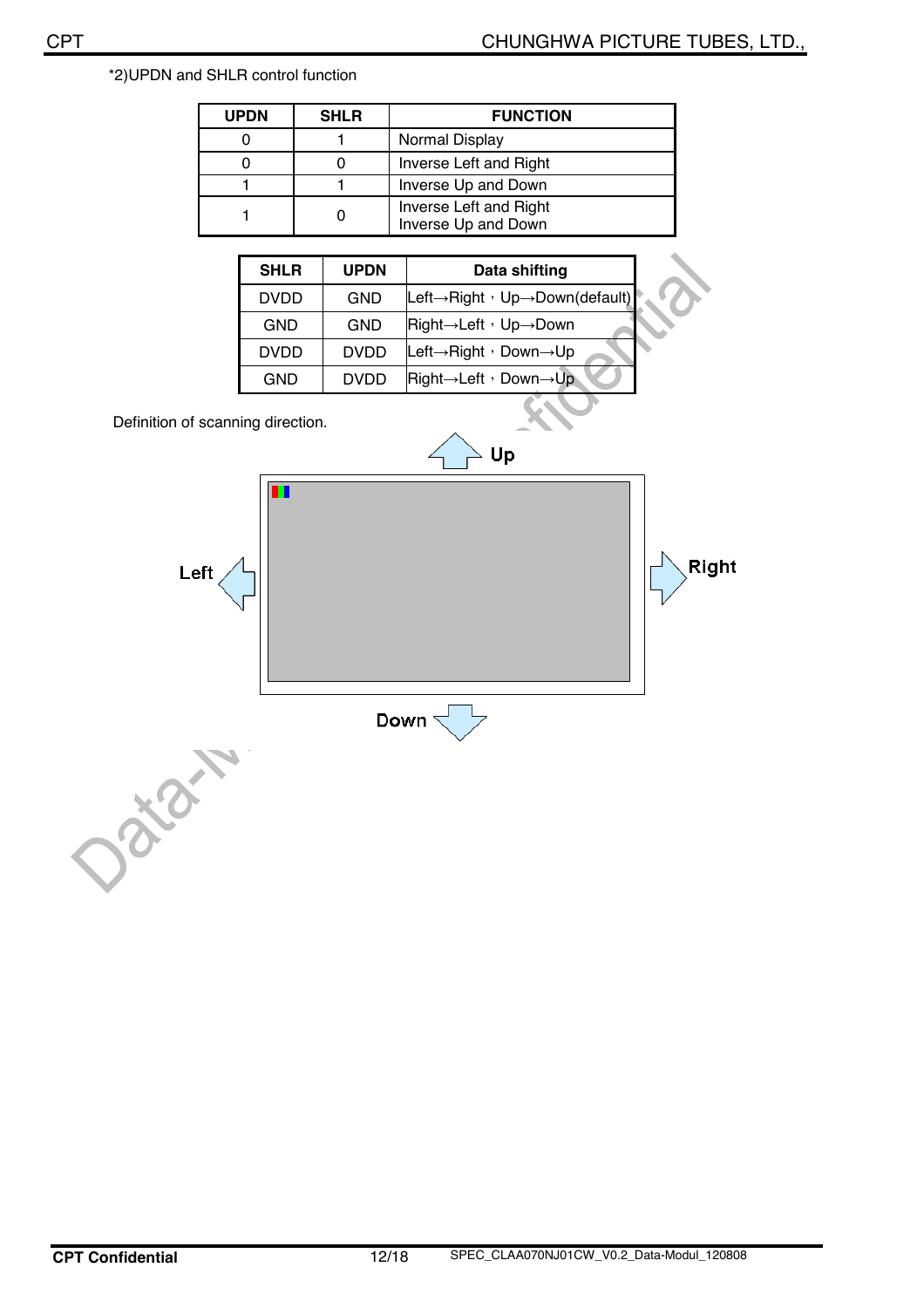## **5. MECHANICAL DIMENSIONC**

**5.1 Front Side** 

 $(Unit : mm)$ 

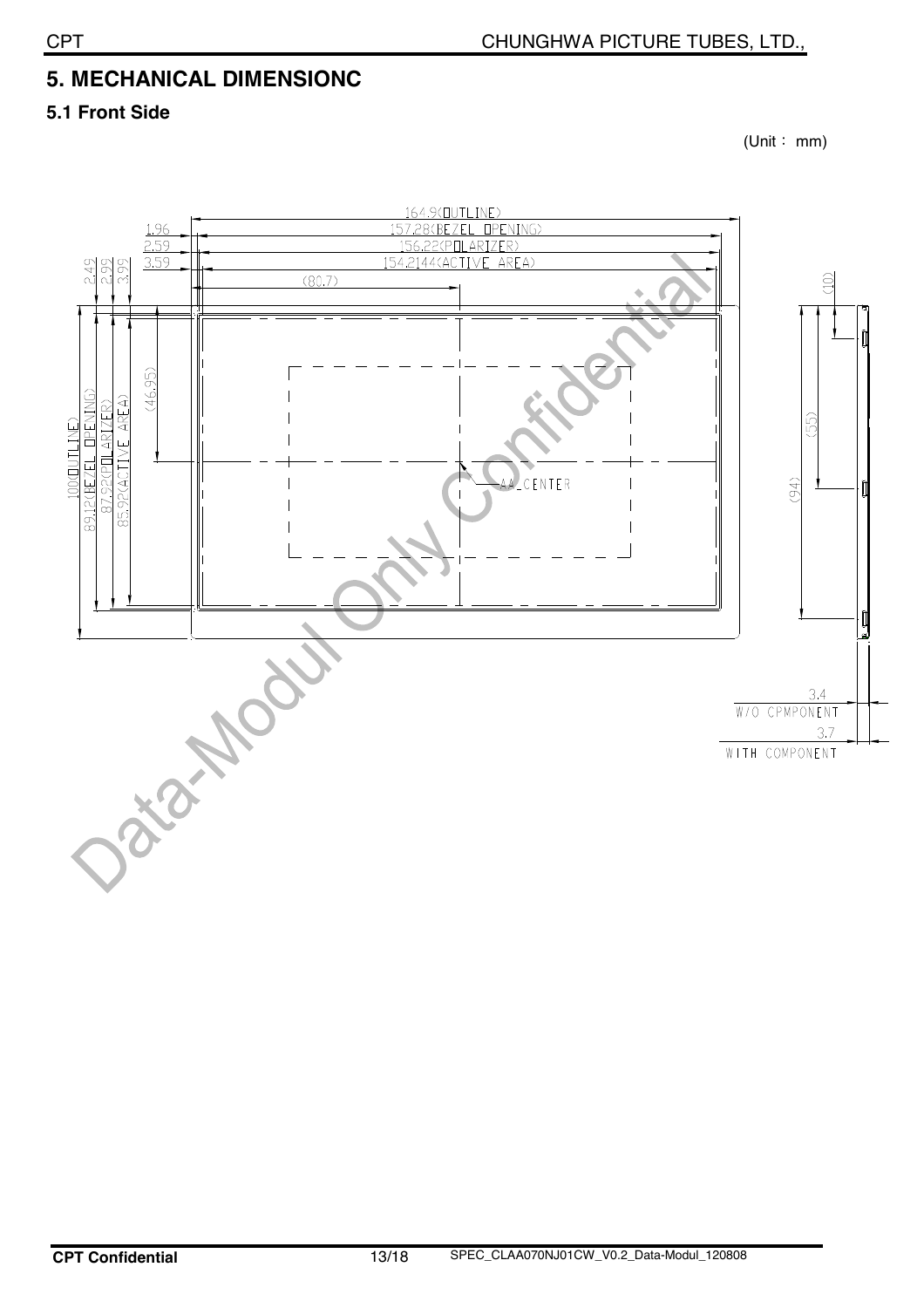#### **5.2 Rear Side**

 $(Unit : mm)$ 



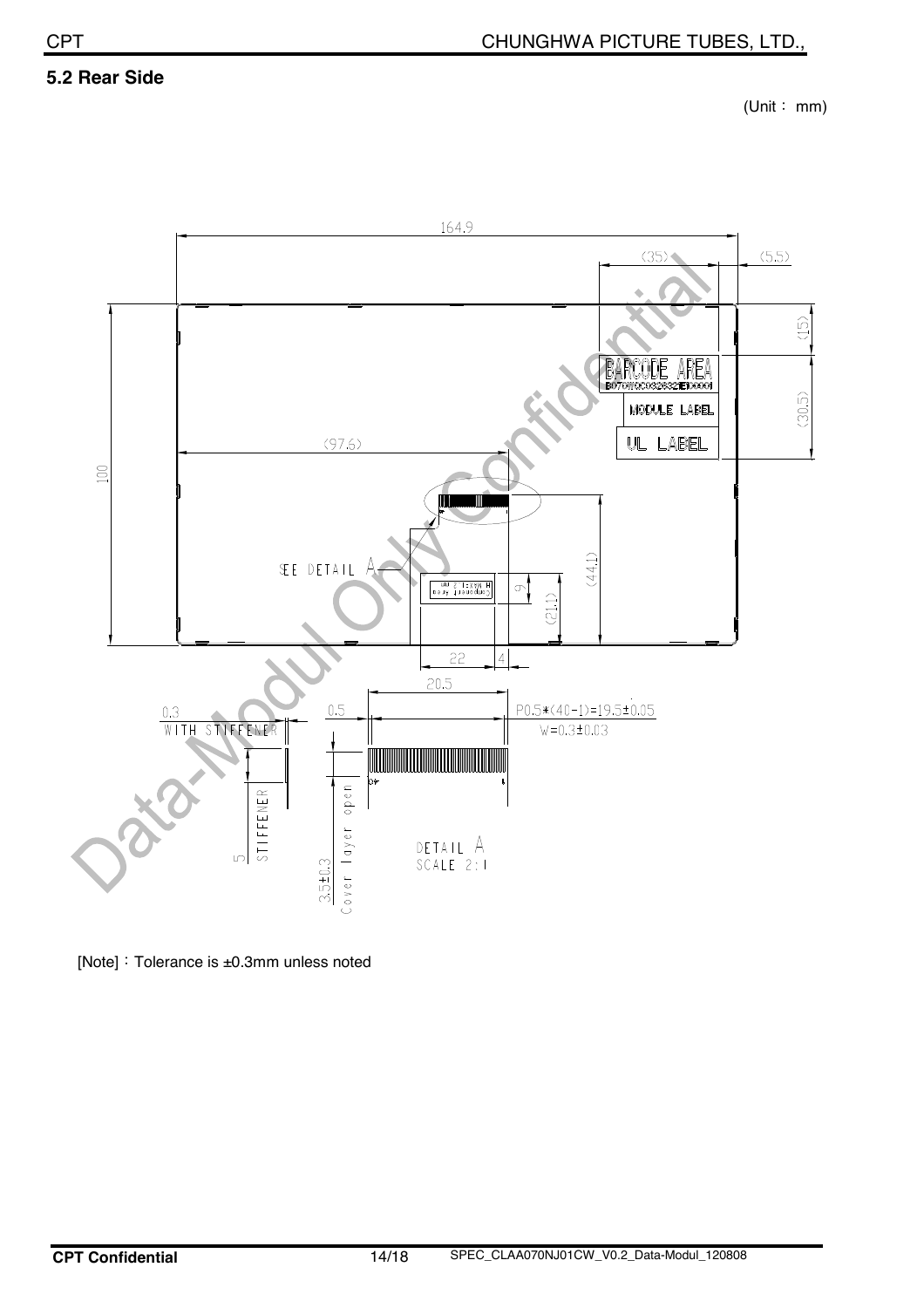| Use CPT LED backlight)      |             |                       |                             |       |       | Ta= $25^{\circ}$ C |                 |                |
|-----------------------------|-------------|-----------------------|-----------------------------|-------|-------|--------------------|-----------------|----------------|
| <b>ITEM</b>                 |             | <b>SYMBOL</b>         | <b>CONDITION</b>            | MIN.  | TYP.  | MAX.               | <b>UNIT</b>     | <b>NOTE</b>    |
| <b>Contrast Ratio</b>       |             | CR                    | Point-5                     | 600   | 800   | --                 | --              | $\overline{2}$ |
| Response Time               |             | $Tr + Tf$             | Point-5                     |       | 25    | 40                 | ms              | 3              |
| Luminance                   |             | L                     | Point-5                     |       | 550   | --                 | $\text{cd/m}^2$ |                |
| <b>Luminance Uniformity</b> |             | $\Delta \mathsf{L}$   | $*2)$                       | 70    | 80    | --                 | $\%$            |                |
| <b>NTSC</b>                 |             |                       |                             | 45%   | 50%   | --                 |                 |                |
| Viewing<br>Angle            | Left        | $\phi$                | Point-5<br>$CR \ge 10$      | 70    | 80    |                    |                 | 4              |
|                             | Right       | $\phi$                |                             | 70    | 80    |                    |                 | 4              |
|                             | Upper       | $\theta$              |                             | 50    | 60    |                    |                 | 4              |
|                             | Lower       | $\boldsymbol{\theta}$ |                             | 60    | 70    |                    |                 | 4              |
|                             | White       | X                     | $\theta = \phi = 0^{\circ}$ | 0.273 | 0.313 | 0.353              |                 |                |
|                             |             | У                     |                             | 0.289 | 0.329 | 0.369              |                 |                |
| <b>MDL</b><br>Chromacicity  | Red         | $\mathsf{x}$          | $\theta = \phi = 0^{\circ}$ | 0.547 | 0.587 | 0.627              |                 |                |
|                             |             | У                     |                             | 0.300 | 0.340 | 0.380              |                 |                |
|                             | Green       | $\mathsf{x}$          | $\theta = \phi = 0^{\circ}$ | 0.303 | 0.343 | 0.383              |                 |                |
|                             |             | у                     |                             | 0.559 | 0.599 | 0.639              |                 |                |
|                             | <b>Blue</b> | X                     | $\theta = \phi = 0^{\circ}$ | 0.118 | 0.158 | 0.198              |                 |                |
|                             |             | У                     |                             | 0.083 | 0.123 | 0.163              |                 |                |

## **6. OPTICAL CHARACTERISTICS**

Note1: Measure condition : 25°C±2°C > 60±10%RH vunder10 Lux in the dark room.BM-5A (TOPCON) > viewing angle2°, IL=120 mA (Backlight current) , measurement after lighting on 10 mins.



Note2: Definition of contrast ratio :

Contrast Ratio (CR)= (White) Luminance of  $ON \div$  (Black) Luminance of OFF Definition of luminance : Measure white luminance on the point 5 as figure.6-1  $\triangle L = [L(MIN)/L(MAX)] \times 100$ 



Fig. 6-1 Measuring point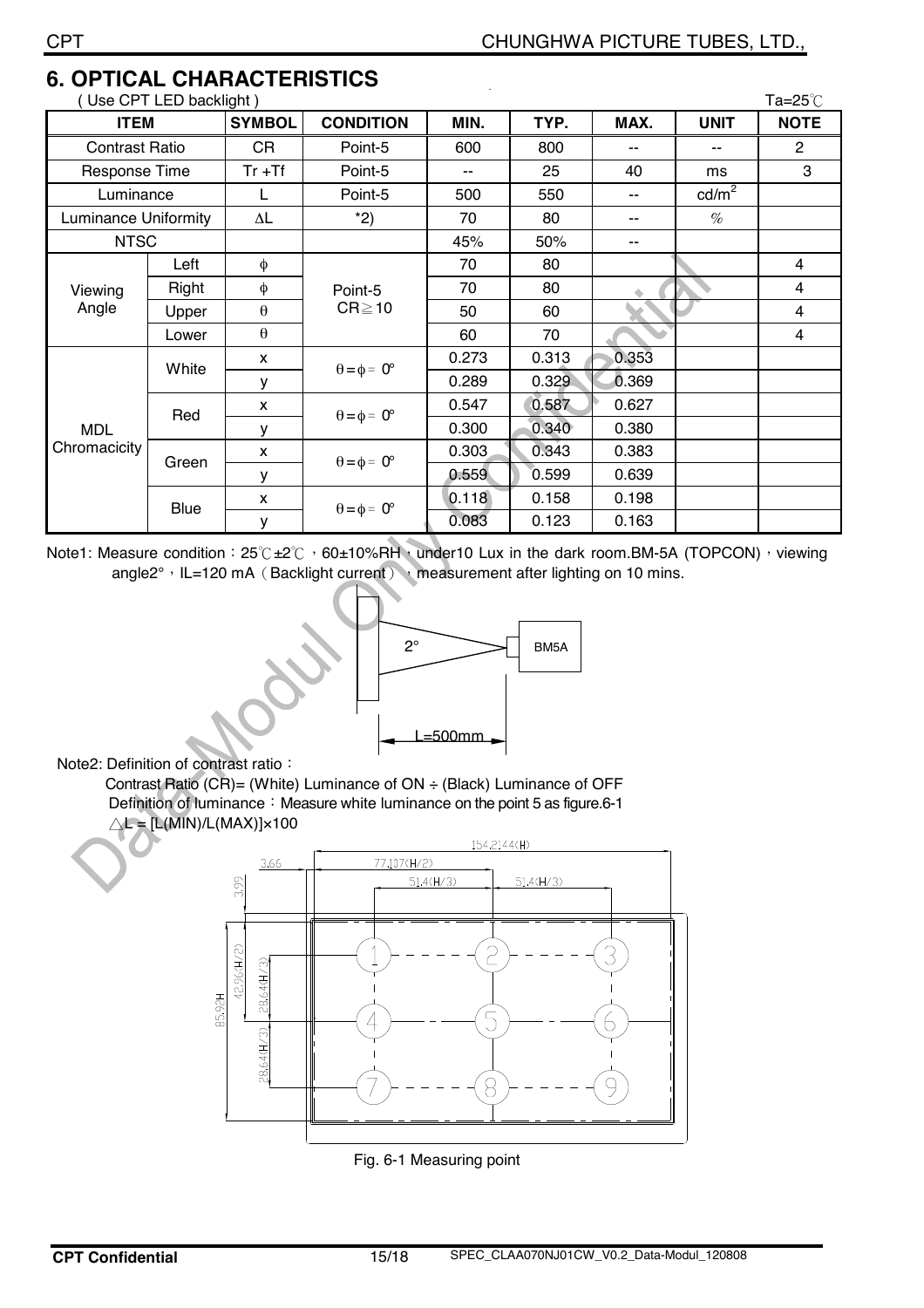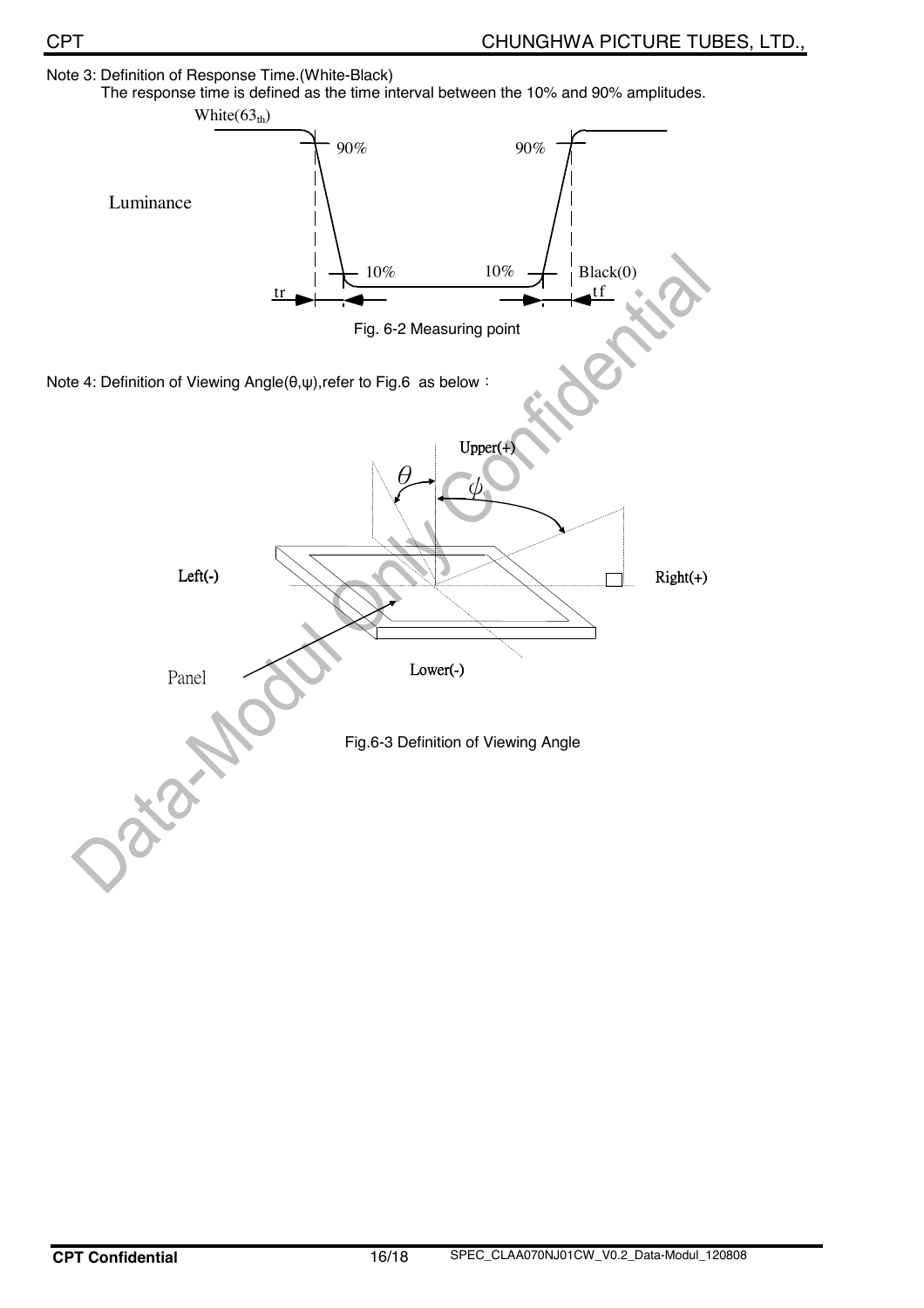## **7. RELIABILITY TEST**

(These tests are conducted with CPT backlight.)

#### **7.1 Temperature and Humidity**

| <b>TEST ITEMS</b>                                         | <b>CONDITIONS</b>                                              | <b>NOTE</b>   |
|-----------------------------------------------------------|----------------------------------------------------------------|---------------|
| <b>High Temperature Operation</b>                         | 70℃; 240hrs                                                    |               |
| <b>High Temperature Storage</b>                           | 80℃; 240hrs                                                    |               |
| <b>High Temperature</b><br><b>High Humidity Operation</b> | $60^{\circ}$ C; 90%RH; 240hrs<br>(No condensation)             |               |
| Low Temperature Operation                                 | $-20^{\circ}$ C; 240hrs                                        |               |
| Low Temperature Storage                                   | $-30^{\circ}$ C ; 240hrs                                       |               |
| <b>Thermal Shock</b>                                      | $-30^{\circ}$ C (0.5hr) ~ 80 $^{\circ}$ C (0.5hr) ; 200 Cycles | Non-Operating |
| Image Sticking                                            | $25^{\circ}$ C; 4hrs                                           |               |
| MTBF                                                      | 200,00hrs                                                      |               |

Note 1: Condition of Image Sticking test : 25  $°C \pm 2$   $°C$ 

Operation with test pattern sustained for 4 hrs, then change to gray pattern immediately. After 5 mins, the mura must be disappeared completely .







#### **7.2 Shock and Vibration**

| <b>ITEMS</b>                 | <b>CONDITIONS</b>                                                                                                                                                                                       |
|------------------------------|---------------------------------------------------------------------------------------------------------------------------------------------------------------------------------------------------------|
| Shock<br>(Non-Operation)     | • Shock level : $980 \text{m/s}^2$ (equal to 100G).<br>• Waveform: 1/2 Sine wave, 6msec<br>$\bullet$ $\pm$ X, $\pm$ Y, $\pm$ Z, each axis 1 times                                                       |
| Vibration<br>(Non-Operation) | Frequency range: $8\text{-}33.3\text{Hz}$<br>Stoke $: 1.3$ mm<br>Vibration: sinusoidal wave, perpendicular axis<br>(both x, z axis: 2Hrs, y axis 4Hrs).<br>Sweep: 2.9G, 33.3 Hz-400 Hz<br>Cycle: 15 min |

#### **7.3 Electrostatic Discharge**

| <b>TEST ITEM</b> | <b>CONDITIONS</b>                                                  | <b>NOTE</b> |
|------------------|--------------------------------------------------------------------|-------------|
| ESD              | $150pF \cdot 330\Omega \cdot \pm 8kV\&\pm 15kV$ Air & Contact test |             |
|                  | $ 200pF \tcdot 0\Omega \tcdot \pm 200V$ Contact test               |             |

Note: Measure point :

- 1. LCD glass and metal bezel
- 2. IF connector pins